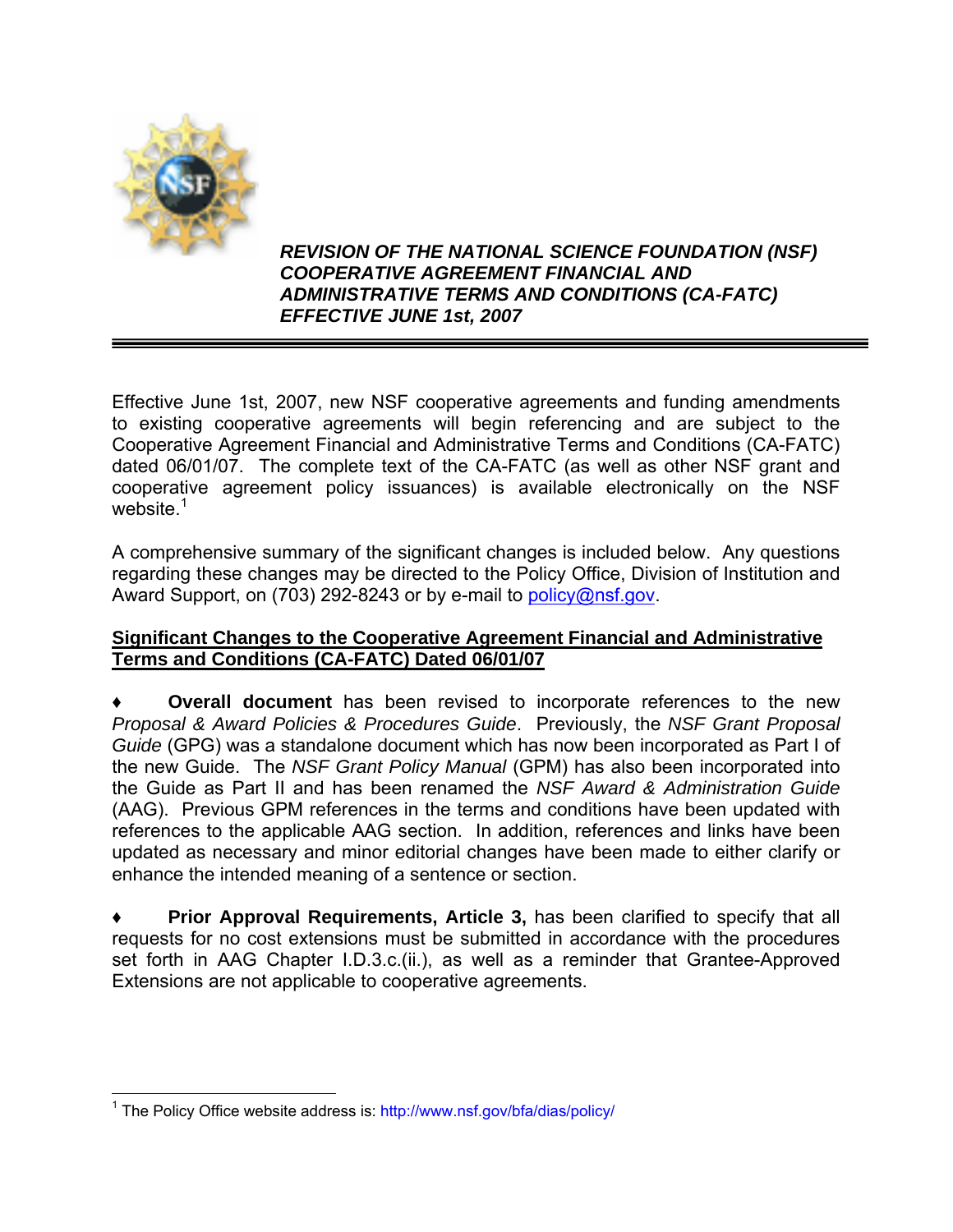## **Significant Changes, Page 2**

Allowable Costs, Article 12, has been updated with the most current references to the applicable portions of 2 CFR.

**Payments, Article 13, has been revised to more clearly delineate the process** for requesting payments. It also makes it clear that the requirement to remit interest annually to the Department of Health and Human Services does not apply to awardees subject to the Cash Management Improvement Act.

Project Reporting Requirements, Article 15 has been clarified to indicate that the final annual report serves as the project's final project report; therefore, submission of both an annual and final report in the last year of the award is not required.

**Expenditure Reports, Article 16, has been updated to notify awardees that,** beginning July 2007, they will have the option of submitting the NSF Federal Financial Report (FFR) in lieu of the Federal Cash Transactions Report. Further information on FFR implementation also is provided.

**Patent Rights, Article 21, has been updated to reflect that all communications** required by the Patent Rights clause must be submitted electronically to NSF via the iEdison Invention Information Management System maintained by the National Institutes of Health, unless prior permission for another form of submission has been obtained from the NSF Patent Assistant.

**Cost Sharing and Cost Sharing Records, Article 22, has been substantially** revised for consistency with the National Science Board's (NSB) revised cost sharing policy. Specific changes include:

- Reiteration that the awardee must cost share in accordance with any amount identified on Line M of the NSF award budget;
- Elimination of the statutory (1%) cost sharing requirement. In accordance with prior Congressional requirements, NSF required that each awardee share in the cost of research projects resulting from unsolicited proposals. The appropriations providing funds to NSF no longer contain this language and therefore, the statutory cost sharing requirement of 1% is eliminated.
- Some prior NSF awards still contain cost sharing, so for those awards with cumulative cost sharing over \$500,000, an annual and final cost sharing notification (with an associated certification) must be provided via the FastLane Notifications and Requests Module. The notification must be submitted annually at least 90 days prior to the end of each budget period and, in the final year of the award, 90 days following the expiration of the award.